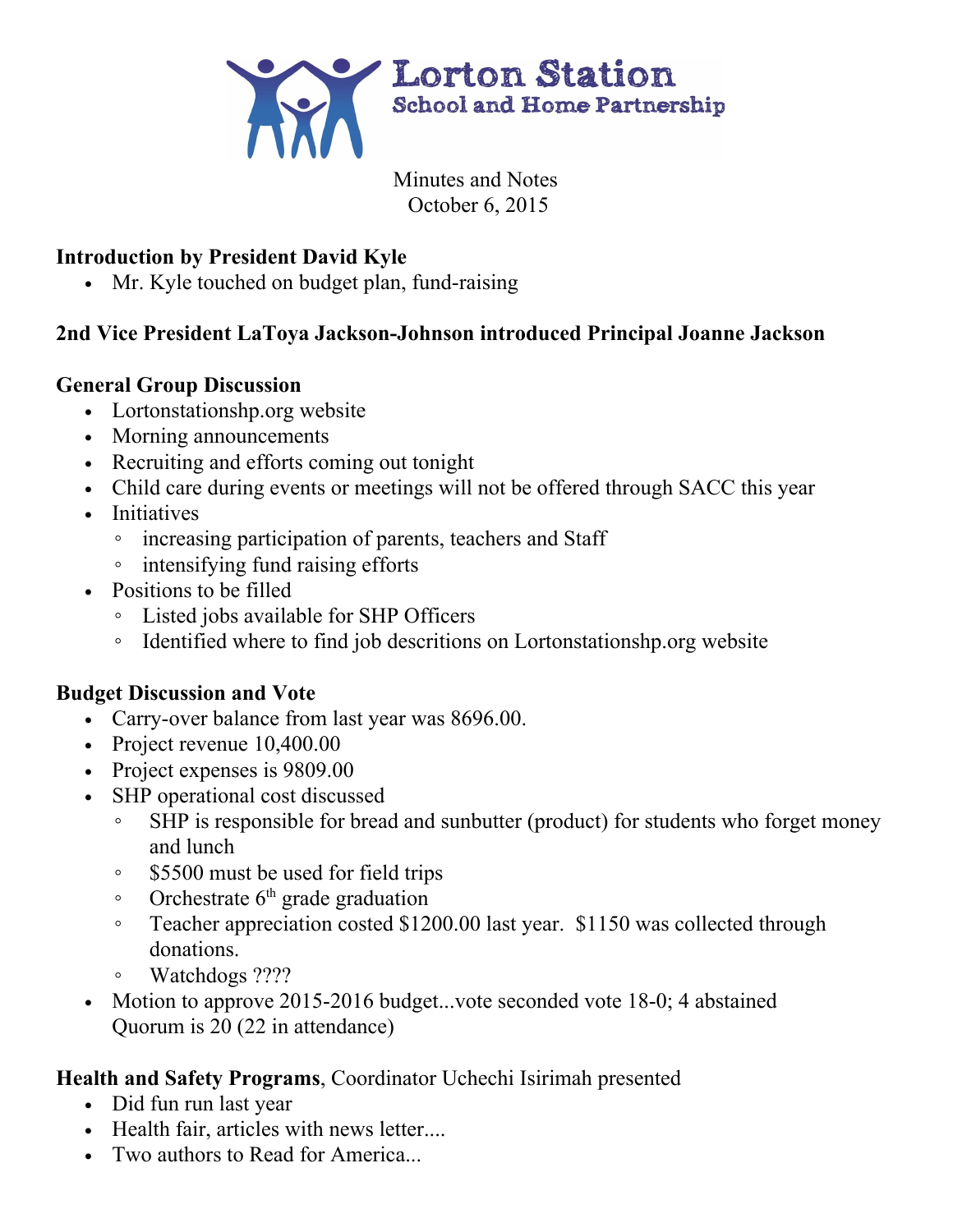- Food and self esteem head-start to kindergarten and 1 and  $2<sup>nd</sup>$  graders...
- AAA sponsors auto safety for first grade class...
- Suggested having a swim safety class due to losing a student drowning incident..

# **Recycled reading program**, Coordinator Petra Sharrett presented

- Recycled reading program provided children Kindergarten through fourth grade free book. Participants or donors would bring in used book and get a different book..Difficult getting 6<sup>th</sup> grade students to participate.
- Church, South County H.S as possible sources of volunteers as people need volunteer hours. Did not get grant for program...Program needs volunteers...
- Event is twice per year.
- Use Sign-up Genius for parent volunteers.
- Will again approach Hayfield and South County High Schools
- Art on the stage is back in and set it up during lunch..this motivates students

# **Clubs and Programs**

- A point was made that SHP needs a first Vice President
- Jackelyn Reyes, school student president spoke
	- Sports club is wanted by kids...soccer football and basketball (gym) and cheerleading
- Group discussion around clubs included Mad Science
- Options to run clubs
	- Raise money to pay for somebody to run sports club
	- Volunteers are needed for popular clubs such as the Chess Club
		- Problem last year was parental volunteers especially to assist watching children during parent pickup.
	- Suggested that a parent club's volunteer child can attend club with no cost.
	- Suggested that Lorton Library has a chess club whose administrators can help with schools Chess club
	- A suggestion to partnership with Boy and Girl Scouts to help with volunteering
	- Suggested that more requests for volunteers be sent out.
		- Principal is allowed to send out notifications from SHP through the Lightning Flash but software does not do graphics.
- Suggestion that Lorton Station consider annual field trip for Safety Patrols that other schools do. Grades 4 to Richmond, Grade 5 to Baltimore trip...6th to Philly No decision made to look into this activity

## **Fundraising Discussion**

- Discussed library sponsored book fair partnership with Scholastic this fall...
- SHP book fair at Barnes & Nobles for Spring
- CFC combined federal campaign as fundraiser
- No hassle fundraiser...lowered revenue expectations from \$2500 to \$2000
- Restaurant dine arounds to be reinstated
- Increase number of Movie Nights